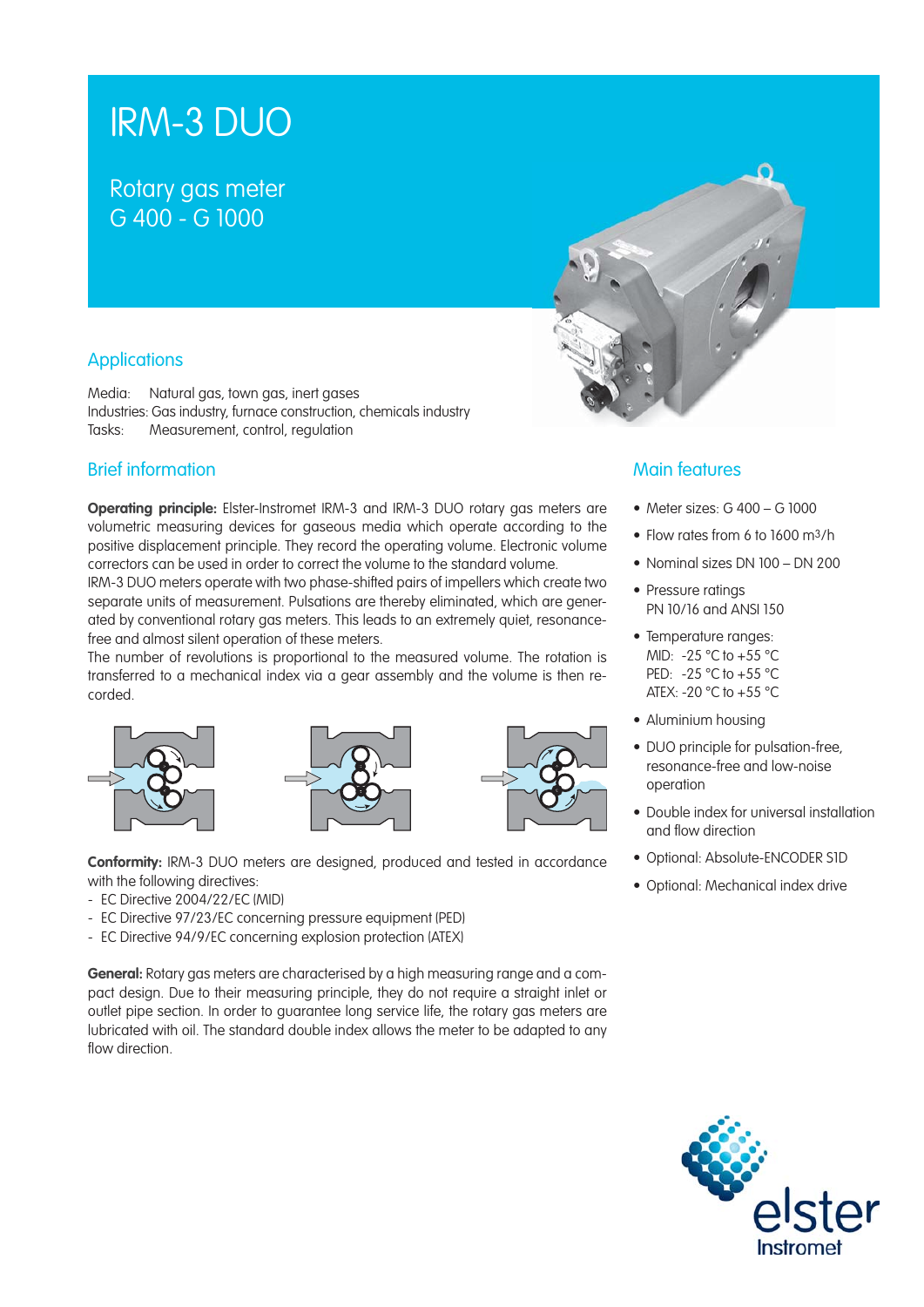# IRM-3 DUO: Rotary gas meters G 400 - G 1000

| Technical data                                                                                                   |                                                                                                                                                                                                                                                  |  |  |  |  |
|------------------------------------------------------------------------------------------------------------------|--------------------------------------------------------------------------------------------------------------------------------------------------------------------------------------------------------------------------------------------------|--|--|--|--|
| Operating pressure                                                                                               | Max. 16 bar                                                                                                                                                                                                                                      |  |  |  |  |
| Protection class                                                                                                 | IP44: Meter with universal index, ventilated<br>IP65: Meter with universal index, closed<br>IP67: Meter with Absolute-FNCODER index SID                                                                                                          |  |  |  |  |
| Housing                                                                                                          | Aluminium, piston made of Aluminium                                                                                                                                                                                                              |  |  |  |  |
| Metrological approvals                                                                                           | PTB, domestic approval 7.131-99.14, NMi EEC E234-J, NMI MID T10198                                                                                                                                                                               |  |  |  |  |
| ATEX approval                                                                                                    | Ex II 2 Gc IIC T6, according to ATEX directive 94/9/EC                                                                                                                                                                                           |  |  |  |  |
| Media                                                                                                            | Natural gas, town gas, inert gases; other gases on request                                                                                                                                                                                       |  |  |  |  |
| Max. error<br>$\pm$ 1 % for Q <sub>t</sub> - Q <sub>max</sub><br>$\pm$ 2 % for Q <sub>min</sub> - Q <sub>t</sub> | $Q_t = 0.2$ Q <sub>max</sub> , for measuring range $\leq 1.20$<br>$Q_t = 0.15$ Q <sub>max</sub> , for measuring range > 1:30<br>$Q_t = 0.1$ $Q_{max}$ , for measuring range = 1:50<br>$Q_t = 0.05$ Q <sub>max</sub> , for measuring range > 1:50 |  |  |  |  |
| Reproducibility                                                                                                  | $< 0.1\%$                                                                                                                                                                                                                                        |  |  |  |  |
| Applicable standards                                                                                             | OIML R137-1 (MID), ANSI B109.3 (PED), EN 13463-1 and 5 (ATEX)                                                                                                                                                                                    |  |  |  |  |
| Index variants                                                                                                   | Double index (standard)<br>Multi Index (option)<br>Absolute-ENCODER S1D (option)                                                                                                                                                                 |  |  |  |  |
| Outputs                                                                                                          | - 2 LF pulse generators (reed contact)<br>1 HF pulse generator (option), not possible with integrated Absolute-ENCODER index S1D<br>$\overline{\phantom{0}}$<br>(direct mounting on housing cover)                                               |  |  |  |  |
| Pressure/temperature tapping                                                                                     | 2 pressure tappings 1/4" NPT, 2 thermowells standard                                                                                                                                                                                             |  |  |  |  |

#### Measuring ranges according to PTB approval

| <u>in a display that is a second in the time order of the second in the second in the second in the second in the second in the second in the second in the second in the second in the second in the second in the second in th</u> |                  |                 |             |                                      |             |                                      |                                  |                              |  |  |  |  |
|--------------------------------------------------------------------------------------------------------------------------------------------------------------------------------------------------------------------------------------|------------------|-----------------|-------------|--------------------------------------|-------------|--------------------------------------|----------------------------------|------------------------------|--|--|--|--|
|                                                                                                                                                                                                                                      |                  | Measuring range |             | $Q_{\text{min}}$ [m <sup>3</sup> /h] |             | $Q_{\text{max}}$ [m <sup>3</sup> /h] | Measuring volume dm <sup>3</sup> | $HF^*$ [imp/m <sup>3</sup> ] |  |  |  |  |
| Size                                                                                                                                                                                                                                 | Nominal diameter | national        | EC approval | national                             | EC approval |                                      | <b>DUO</b>                       | option                       |  |  |  |  |
| G 400                                                                                                                                                                                                                                | 100/150          | :100            | : 20        |                                      | 32.0        | 650                                  | 5.530                            | 720                          |  |  |  |  |
| G 650                                                                                                                                                                                                                                | 150              | :160            | : 20        |                                      | 50.0        | 1000                                 | 8.849                            | 450                          |  |  |  |  |
| G 1000                                                                                                                                                                                                                               | 200              | :160            | : 20        | 10.0                                 | 80.0        | 1600                                 | 14.180                           | 282                          |  |  |  |  |

\* Stated HF pulse values nominal, specific values may differ

# Universal index



Flow direction: left - right respectively. top - bottom



Flow direction: right - left respectively. bottom - top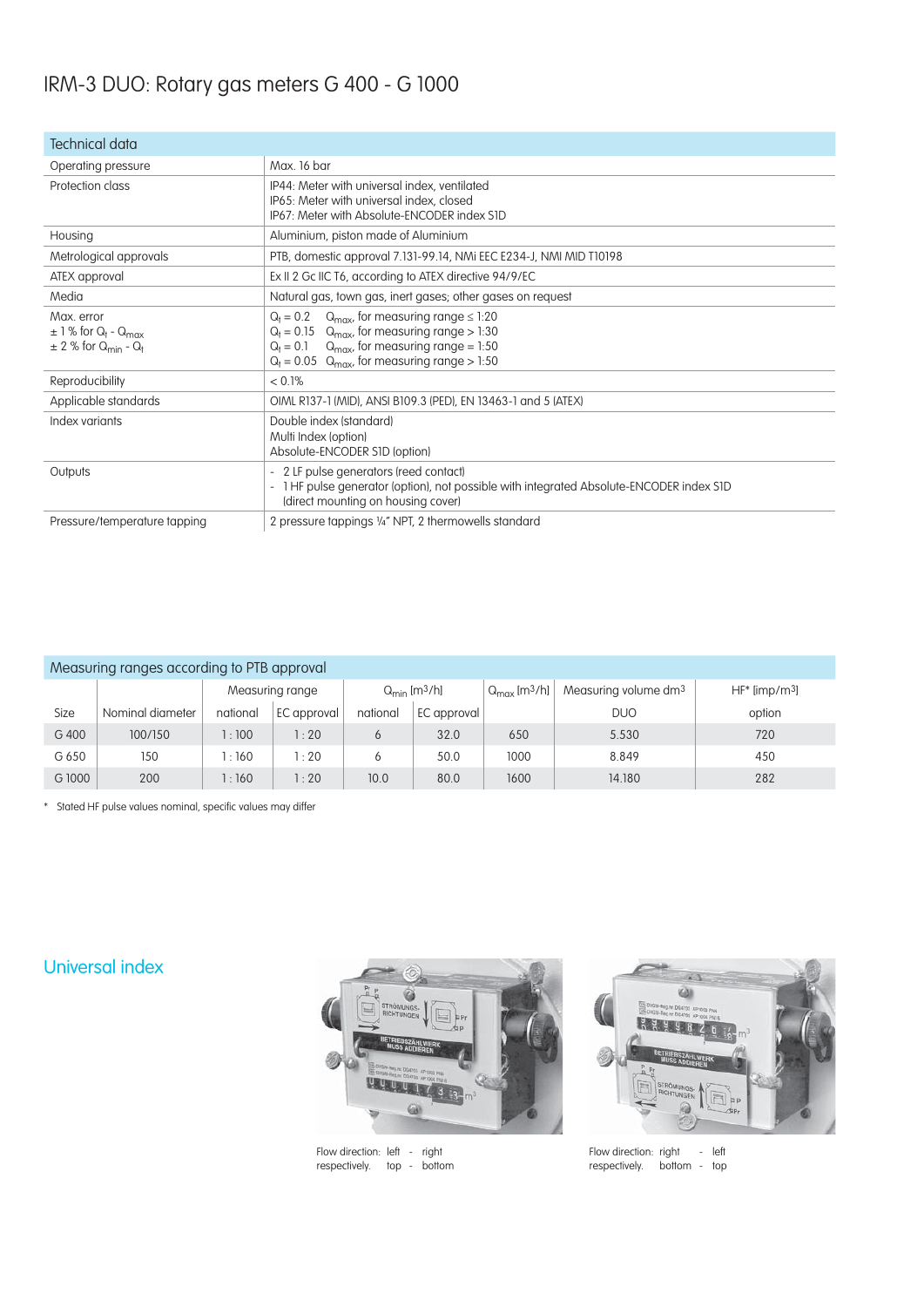# DUO principle

The meters of sizes G 400 - G 1000 have two phase-shifted pairs of impellers (DUO), which form two separate units of measurement. The pulsations of both measurement units eliminate each other. The result is an extremely quiet operation without resonance and pulsations. The resulting additional enhanced measurement characteristic allows the use of these meters as a test rig master meter with a high measuring range.





## IRM 3 DUO G 1000 version

The IRM-3 DUO G 1000 DN200 is adapted to DN200 using the appropriate fittings.



- Absolute-ENCODER index S1D Electronically readable mechanical double index
	- PTB and ATEX approval
	- Various data interfaces available

Detailed information can be found on the data sheet "Absolute-ENCODER S1"